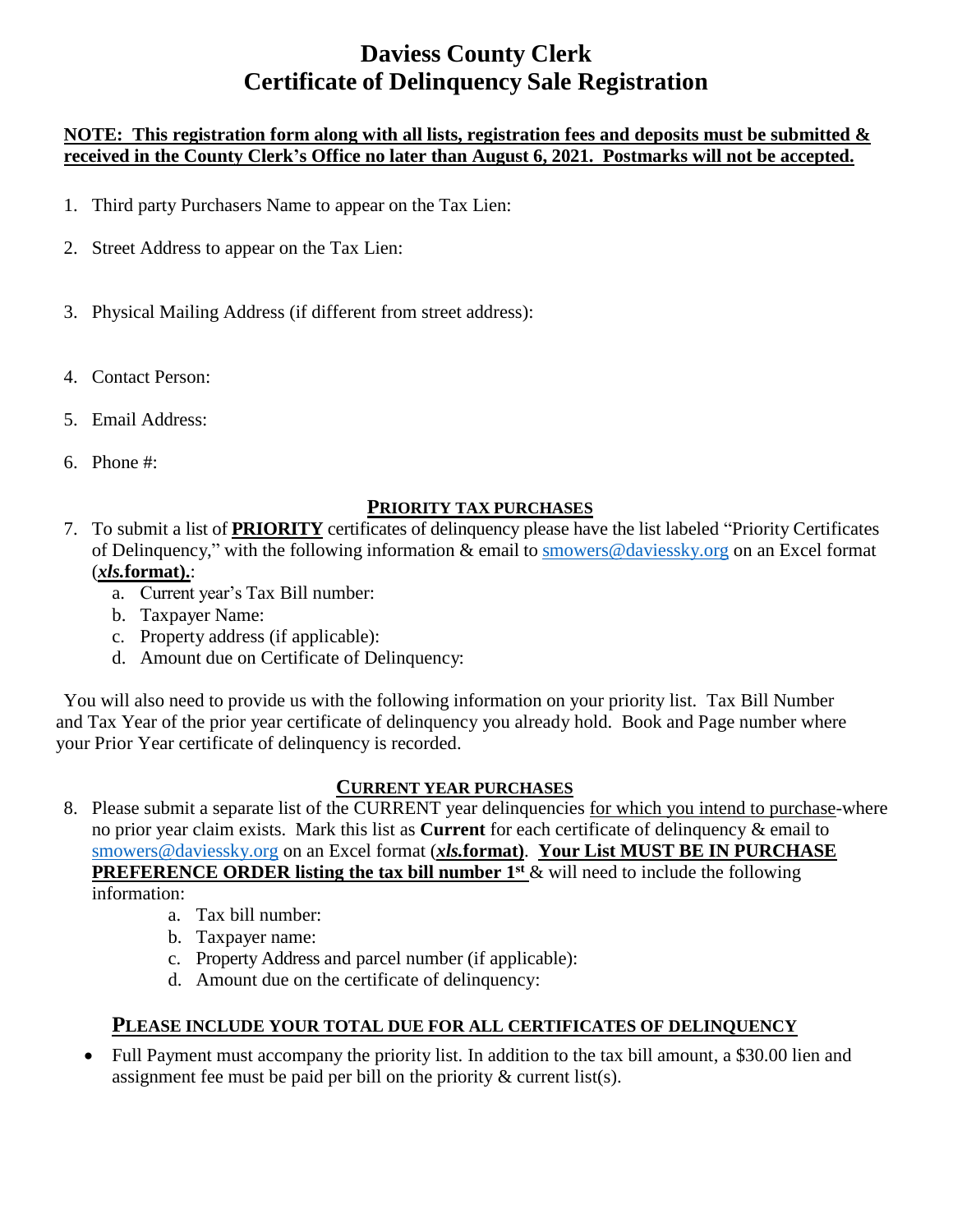### **CALCULATING YOUR REQUIRED DEPOSIT**:

| TOTAL TAXES due on all PRIORITY certificates listed in Item 7:                      |
|-------------------------------------------------------------------------------------|
| 25% of the TOTAL TAXES due on <b>CURRENT</b> year certificates:<br>Listed in Item 8 |
| <b>Additional Monies Due:</b>                                                       |
| Total number of Certificates purchased multiplied by \$30.00                        |
| (Assignment fee for the purchased tax certificates)                                 |
| <b>Total Registration fee</b>                                                       |
| (*Total number of certificates listed in Item 7 multiplied by \$5.00)               |
| $\&$ the Total number of certificates listed in Item 8 multiplied by \$10.00.       |
| The Maximum Registration Fee is \$250.00)                                           |
| Please include a separate payment for your tax sale registration fee.               |
| TOTAL DUE                                                                           |

Your deposit must be received no later than **August 6, 2021**. Acceptable forms of payment include: **CASH, CASHIER'S/CERTIFIED CHECK OR CREDIT/DEBIT CARD (SEE CLERK ON VENDOR FEES).**

Please read and confirm the following sworn statement. Be advised that filing a false sworn statement with the intent to mislead a County Clerk is a violation of KRS 523.030 and is a Class A Misdemeanor.

I hereby certify that I am not participating in this sale in conjunction with any related person or related business entity, nor is the corporation, partnership, trust, limited liability company, or other entities being represented are related by blood or marriage, to obtain any advantages over other potential purchasers at the sale.

| Signature                                                                                                                                                                                                                                                  |                                                                       |
|------------------------------------------------------------------------------------------------------------------------------------------------------------------------------------------------------------------------------------------------------------|-----------------------------------------------------------------------|
| Commonwealth of Kentucky<br>County of the country of the country of the country of the country of the country of the country of the country of the country of the country of the country of the country of the country of the country of the country of th |                                                                       |
|                                                                                                                                                                                                                                                            | Subscribed, sworn and acknowledged before me this<br>day of<br>.2021. |
| $\mathbf{B}\mathbf{v}$                                                                                                                                                                                                                                     |                                                                       |
| Individual name                                                                                                                                                                                                                                            | title / company name if applicable                                    |
|                                                                                                                                                                                                                                                            | Notary Public, State at Large                                         |
|                                                                                                                                                                                                                                                            | Notary Commission ID #                                                |

My Commission Expires: